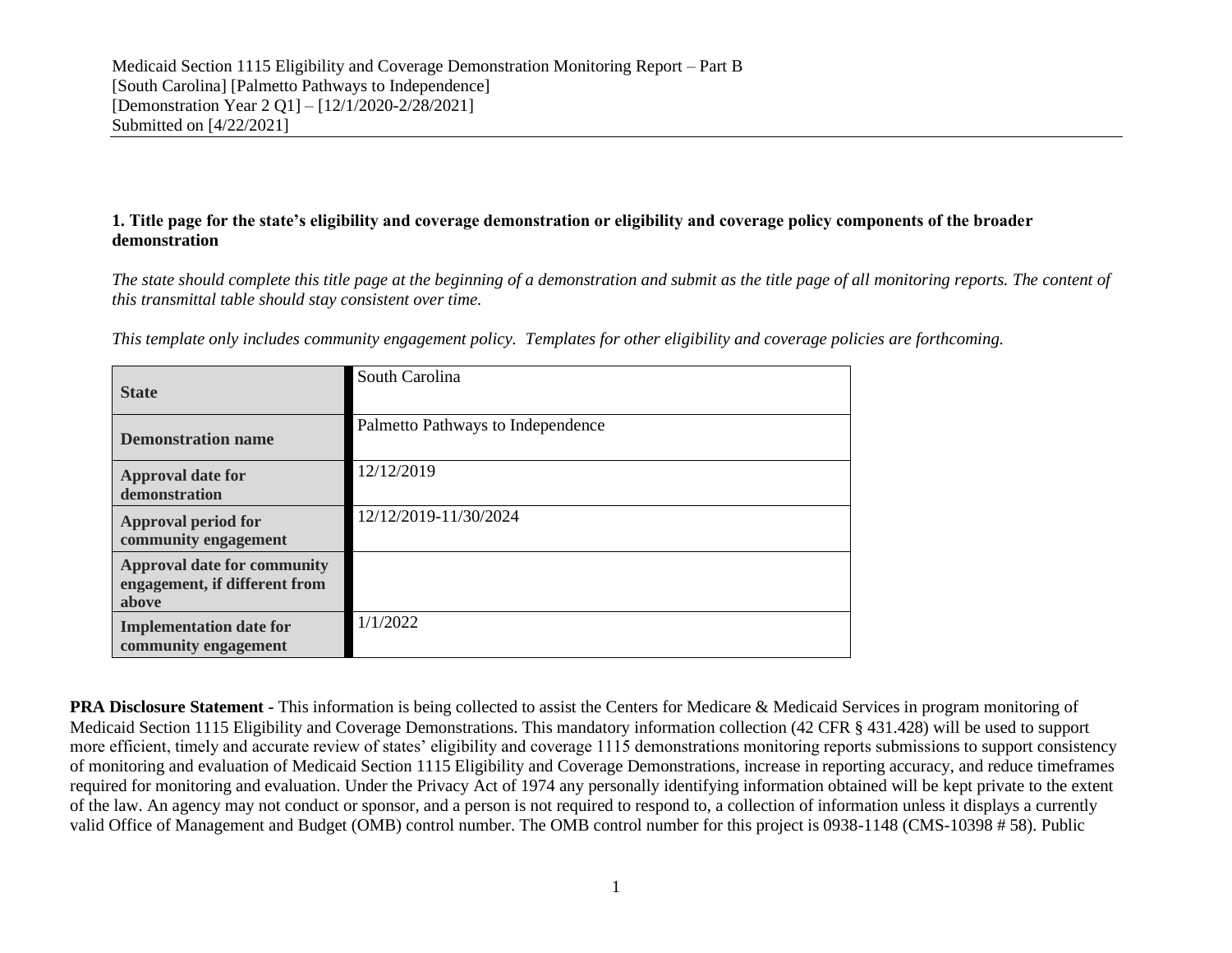burden for all of the collection of information requirements under this control number is estimated to take about 8 hours per response. Send comments regarding this burden estimate or any other aspect of this collection of information, including suggestions for reducing this burden, to CMS, 7500 Security Boulevard, Attn: Paperwork Reduction Act Reports Clearance Officer, Mail Stop C4-26-05, Baltimore, Maryland 21244-1850.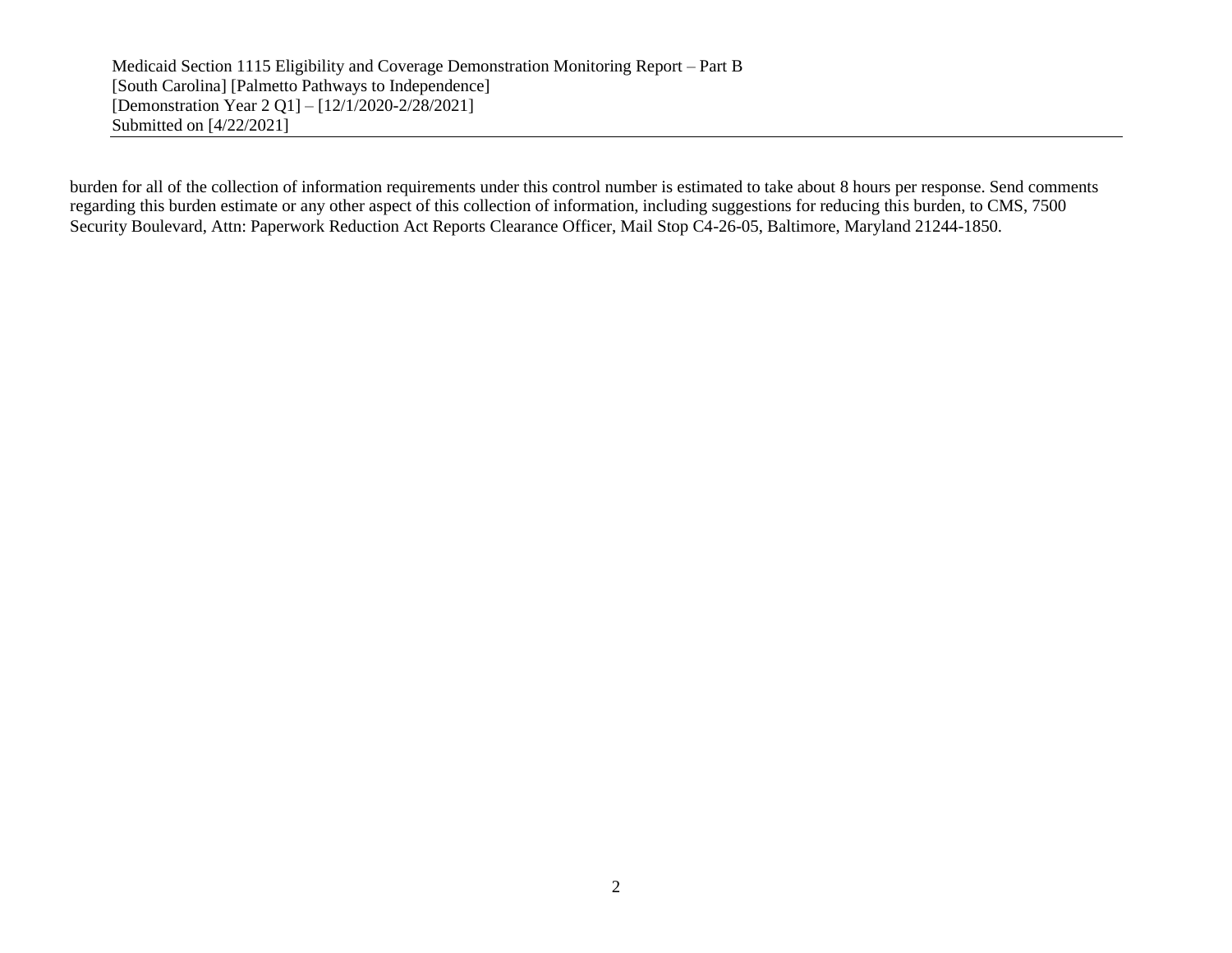#### **2. Executive summary**

This report provides details on activities completed by the South Carolina Department of Health and Human Services (SCDHHS) in support of the implementation of the Healthy Connections Community Engagement Initiative during demonstration year 2, quarter 1 (December 2020 – February 2021). SCDHHS continued its documentation and planning efforts. The agency also hosted the second meeting of the State Community Engagement Implementation Task Force on Dec. 17, 2020. During the meeting, updates on the community engagement initiative and expectations of task force members were presented. SCDHHS collaborated with an independent evaluation team at the University of South Carolina Institute for Families and Society to draft an implementation plan. The evaluation plan draft was submitted to CMS on Dec. 31, 2020.

#### **3. Narrative information on implementation, by eligibility and coverage policy**

*This template only includes community engagement policies.*

| <b>Prompts</b>                                                                          | <b>Demonstration</b><br>year (DY) and<br>quarter first<br>reported | Metric(s)<br>$(i\mathbf{f}$ any) | <b>State response</b>                                                                   |  |  |  |  |  |  |
|-----------------------------------------------------------------------------------------|--------------------------------------------------------------------|----------------------------------|-----------------------------------------------------------------------------------------|--|--|--|--|--|--|
| CE.Mod_1. Specify community engagement policies                                         |                                                                    |                                  |                                                                                         |  |  |  |  |  |  |
| <b>CE.Mod_1.1 Metric trends</b>                                                         |                                                                    |                                  |                                                                                         |  |  |  |  |  |  |
| $\boxtimes$ The state has no metrics related to this reporting topic.                   |                                                                    |                                  |                                                                                         |  |  |  |  |  |  |
| <b>CE.Mod_1.2 Implementation update</b>                                                 |                                                                    |                                  |                                                                                         |  |  |  |  |  |  |
| $\boxtimes$ The state has no implementation updates to report for this reporting topic. |                                                                    |                                  |                                                                                         |  |  |  |  |  |  |
| CE.Mod_2. Establish beneficiary supports and modifications                              |                                                                    |                                  |                                                                                         |  |  |  |  |  |  |
| <b>CE.Mod_2.1 Metric trends</b>                                                         |                                                                    |                                  |                                                                                         |  |  |  |  |  |  |
| $\boxtimes$ The state has no metrics related to this reporting topic.                   |                                                                    |                                  |                                                                                         |  |  |  |  |  |  |
| CE.Mod_2.2 Implementation update                                                        |                                                                    |                                  |                                                                                         |  |  |  |  |  |  |
|                                                                                         |                                                                    |                                  | $\boxtimes$ The state has no implementation updates to report for this reporting topic. |  |  |  |  |  |  |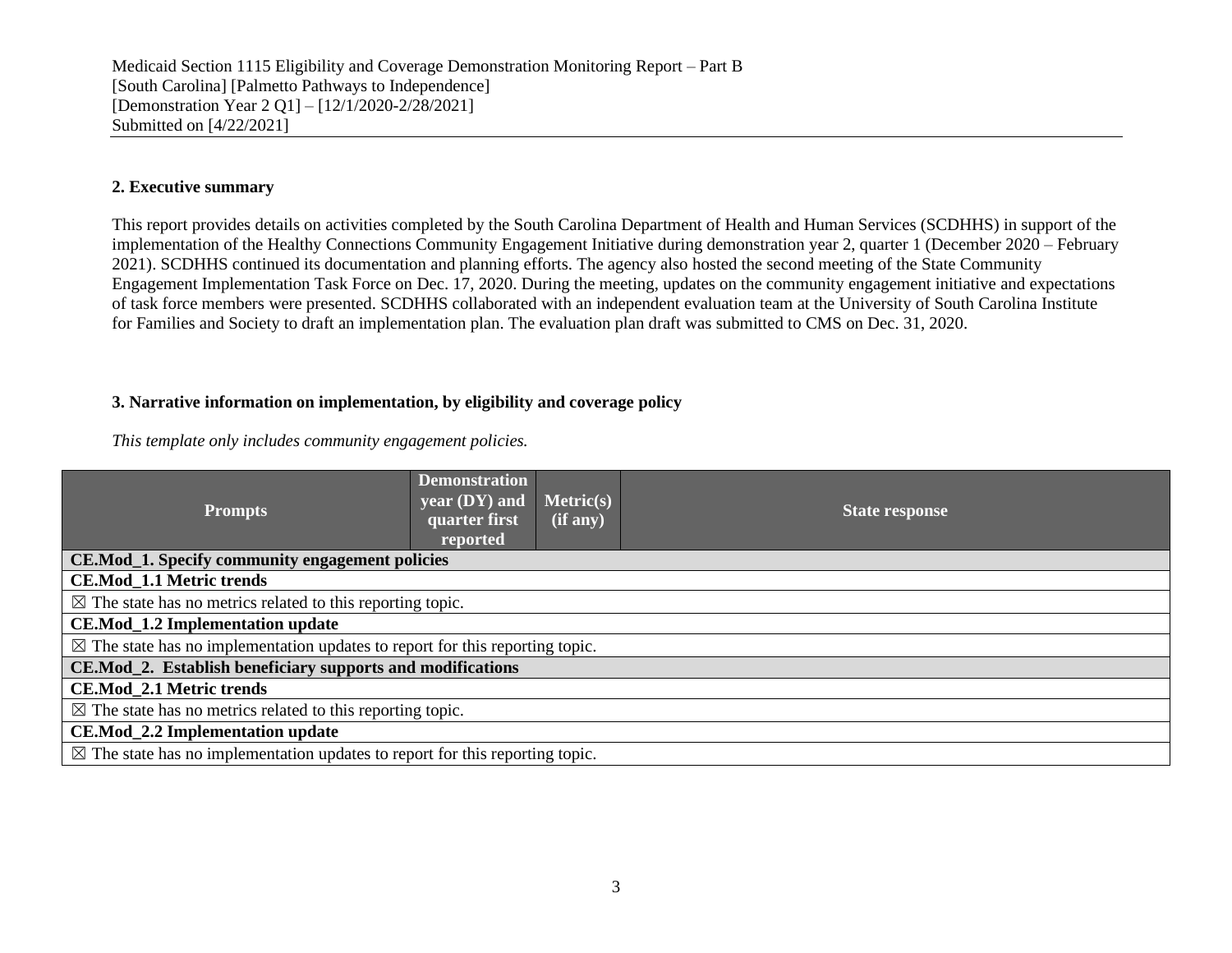| <b>Prompts</b>                                                                           | <b>Demonstration</b><br>year (DY) and<br>quarter first                                    | Metric(s)<br>(if any) | <b>State response</b>  |  |  |  |  |  |  |
|------------------------------------------------------------------------------------------|-------------------------------------------------------------------------------------------|-----------------------|------------------------|--|--|--|--|--|--|
|                                                                                          | reported                                                                                  |                       |                        |  |  |  |  |  |  |
| CE.Mod_3. Establish procedures for enrollment, verification and reporting                |                                                                                           |                       |                        |  |  |  |  |  |  |
|                                                                                          | CE.Mod_3.1 Metric trends - No metric trend analysis is required for this reporting topic. |                       |                        |  |  |  |  |  |  |
| <b>CE.Mod_3.2 Implementation update</b>                                                  |                                                                                           |                       |                        |  |  |  |  |  |  |
| $\boxtimes$ The state has no implementation updates to report for this reporting topic.  |                                                                                           |                       |                        |  |  |  |  |  |  |
| CE.Mod_4. Operationalize strategies for noncompliance                                    |                                                                                           |                       |                        |  |  |  |  |  |  |
| <b>CE.Mod_4.1 Metric trends</b>                                                          |                                                                                           |                       |                        |  |  |  |  |  |  |
| $\boxtimes$ The state has no metrics related to this reporting topic.                    |                                                                                           |                       |                        |  |  |  |  |  |  |
| CE.Mod_4.2 Implementation update                                                         |                                                                                           |                       |                        |  |  |  |  |  |  |
| $\boxtimes$ The state has no implementation updates to report for this reporting topic.  |                                                                                           |                       |                        |  |  |  |  |  |  |
| CE.Mod_5. Develop comprehensive communications strategy                                  |                                                                                           |                       |                        |  |  |  |  |  |  |
| CE.Mod_5.1 Metric trends - No metric trend analysis is required for this reporting topic |                                                                                           |                       |                        |  |  |  |  |  |  |
| <b>CE.Mod_5.2 Implementation update</b>                                                  |                                                                                           |                       |                        |  |  |  |  |  |  |
| 5.2.1 Compared to the demonstration design                                               |                                                                                           |                       | No activity to report. |  |  |  |  |  |  |
| details outlined in the implementation plan,                                             |                                                                                           |                       |                        |  |  |  |  |  |  |
| describe any change or expected changes to the                                           |                                                                                           |                       |                        |  |  |  |  |  |  |
| state's strategy to communicate with                                                     |                                                                                           |                       |                        |  |  |  |  |  |  |
| beneficiaries about:                                                                     |                                                                                           |                       |                        |  |  |  |  |  |  |
| General CE policies<br>a)                                                                |                                                                                           |                       |                        |  |  |  |  |  |  |
| Exempt populations and good cause<br>b)                                                  |                                                                                           |                       |                        |  |  |  |  |  |  |
| circumstances                                                                            |                                                                                           |                       |                        |  |  |  |  |  |  |
| Suspension or disenrollment for<br>C)                                                    |                                                                                           |                       |                        |  |  |  |  |  |  |
| noncompliance                                                                            |                                                                                           |                       |                        |  |  |  |  |  |  |
| Reactivation following suspension or<br>d)                                               |                                                                                           |                       |                        |  |  |  |  |  |  |
| reentry after disenrollment for<br>noncompliance                                         |                                                                                           |                       |                        |  |  |  |  |  |  |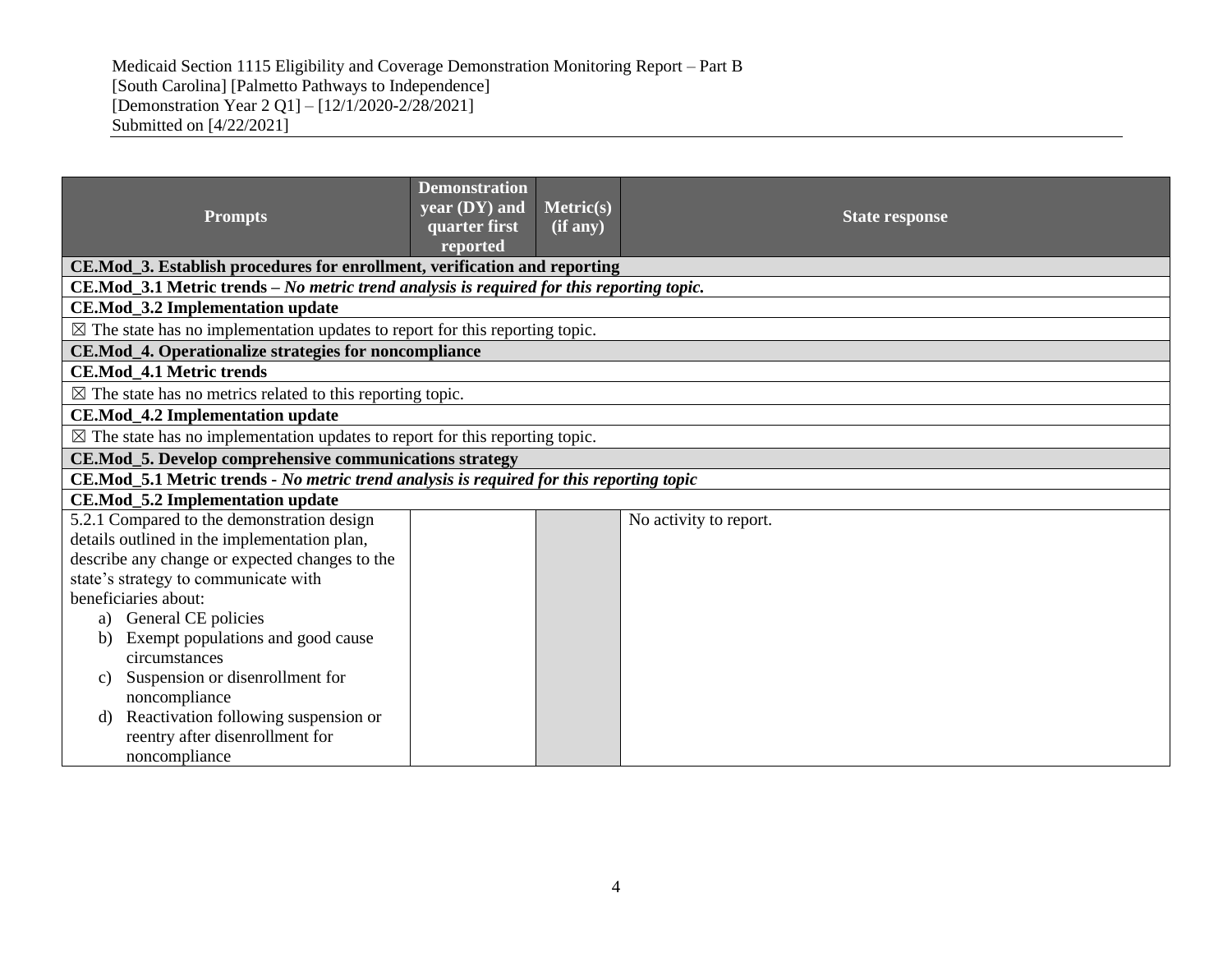| <b>Prompts</b>                                                                                                                                                                                                                                                                                               | <b>Demonstration</b><br>year (DY) and<br>quarter first<br>reported | Metric(s)<br>(if any) | <b>State response</b>                                                                                                                                                                                                                                                                                                                                                                                                                                                                                                                                                                                                                                                                                                                                                                                                                                                                                                                  |
|--------------------------------------------------------------------------------------------------------------------------------------------------------------------------------------------------------------------------------------------------------------------------------------------------------------|--------------------------------------------------------------------|-----------------------|----------------------------------------------------------------------------------------------------------------------------------------------------------------------------------------------------------------------------------------------------------------------------------------------------------------------------------------------------------------------------------------------------------------------------------------------------------------------------------------------------------------------------------------------------------------------------------------------------------------------------------------------------------------------------------------------------------------------------------------------------------------------------------------------------------------------------------------------------------------------------------------------------------------------------------------|
| 5.2.2 Describe any outreach or education<br>activities that were conducted with CE partners,<br>such as qualified health plans, managed care<br>organizations, providers, or community<br>organizations, during this reporting period.                                                                       | DY 1, Qtr. 1-3                                                     |                       | SCDHHS hosted the second meeting of the State Community Engagement<br>Implementation Task Force on Dec. 17, 2020. During the meeting, updates<br>on the community engagement initiative and expectations of task force<br>members were presented.<br>The task force, which is comprised of state agencies, has four committees<br>that will provide the framework necessary to carry out specific<br>implementation tasks. These committees will include task force members and<br>other relevant stakeholders including community organizations, non-profit<br>organizations and representatives from the managed care and provider<br>communities. The four committees that were established are the data-sharing<br>committee, community resources committee, eligibility coordination<br>committee and outreach committee. Task force members were asked to<br>review and provide any updates to their designated representatives. |
| 5.2.3 Compared to the demonstration design<br>details outlined in the implementation plan,<br>describe any changes or challenges with how<br>materials or communications were accessible to<br>beneficiaries with limited English proficiency,<br>low literacy, in rural areas, and other diverse<br>groups. |                                                                    |                       | No activity to report.                                                                                                                                                                                                                                                                                                                                                                                                                                                                                                                                                                                                                                                                                                                                                                                                                                                                                                                 |
| 5.2.4 Compared to the demonstration design<br>details outlined in the implementation plan,<br>describe any changes or challenges with the<br>state's plan to communicate modifications of<br>community engagement requirements to<br>beneficiaries with disabilities.                                        |                                                                    |                       | No activity to report.                                                                                                                                                                                                                                                                                                                                                                                                                                                                                                                                                                                                                                                                                                                                                                                                                                                                                                                 |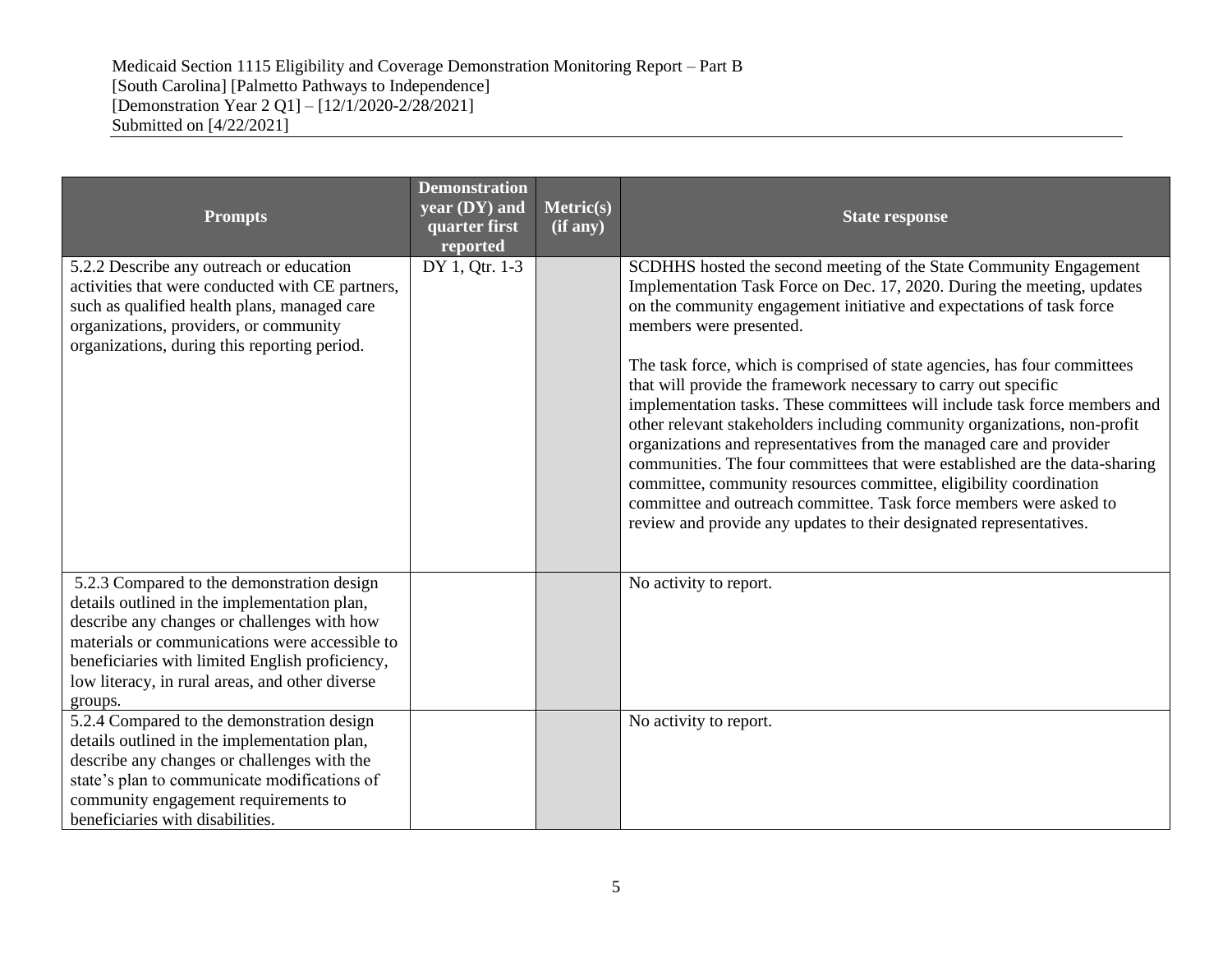| <b>Prompts</b>                                                                                                         | <b>Demonstration</b><br>year (DY) and<br>quarter first<br>reported                      | <b>Metric(s)</b><br>(if any) | <b>State response</b>                                                                                                                                                                                                                                                                                                                                                                                                                                          |  |  |  |  |
|------------------------------------------------------------------------------------------------------------------------|-----------------------------------------------------------------------------------------|------------------------------|----------------------------------------------------------------------------------------------------------------------------------------------------------------------------------------------------------------------------------------------------------------------------------------------------------------------------------------------------------------------------------------------------------------------------------------------------------------|--|--|--|--|
| 5.2.5 Describe any communication or outreach<br>conducted to CE partner organizations during<br>this reporting period. | DY 1, Qtrs. 1-3                                                                         |                              | SCDHHS hosted a State Community Engagement Implementation Task<br>Force meeting in December 2020 and conducted outreach with task force and<br>committee members ahead of and after the meeting. This included<br>distributing the presentation that was delivered during the task force meeting.<br>Additionally, the agency conducted outreach to each task force organization<br>to confirm committee members for each of the task force's four committees. |  |  |  |  |
| 5.2.6 Describe any internal staff training<br>DY 1, Qtr. 1-3<br>conducted during this reporting period.                |                                                                                         |                              | No activity to report.                                                                                                                                                                                                                                                                                                                                                                                                                                         |  |  |  |  |
| CE.Mod_6. Establish continuous monitoring                                                                              |                                                                                         |                              |                                                                                                                                                                                                                                                                                                                                                                                                                                                                |  |  |  |  |
| CE.Mod_6.1 Metric trends - No metric trend analysis is required for this reporting topic                               |                                                                                         |                              |                                                                                                                                                                                                                                                                                                                                                                                                                                                                |  |  |  |  |
| <b>CE.Mod_6.2 Implementation update</b>                                                                                |                                                                                         |                              |                                                                                                                                                                                                                                                                                                                                                                                                                                                                |  |  |  |  |
|                                                                                                                        | $\boxtimes$ The state has no implementation updates to report for this reporting topic. |                              |                                                                                                                                                                                                                                                                                                                                                                                                                                                                |  |  |  |  |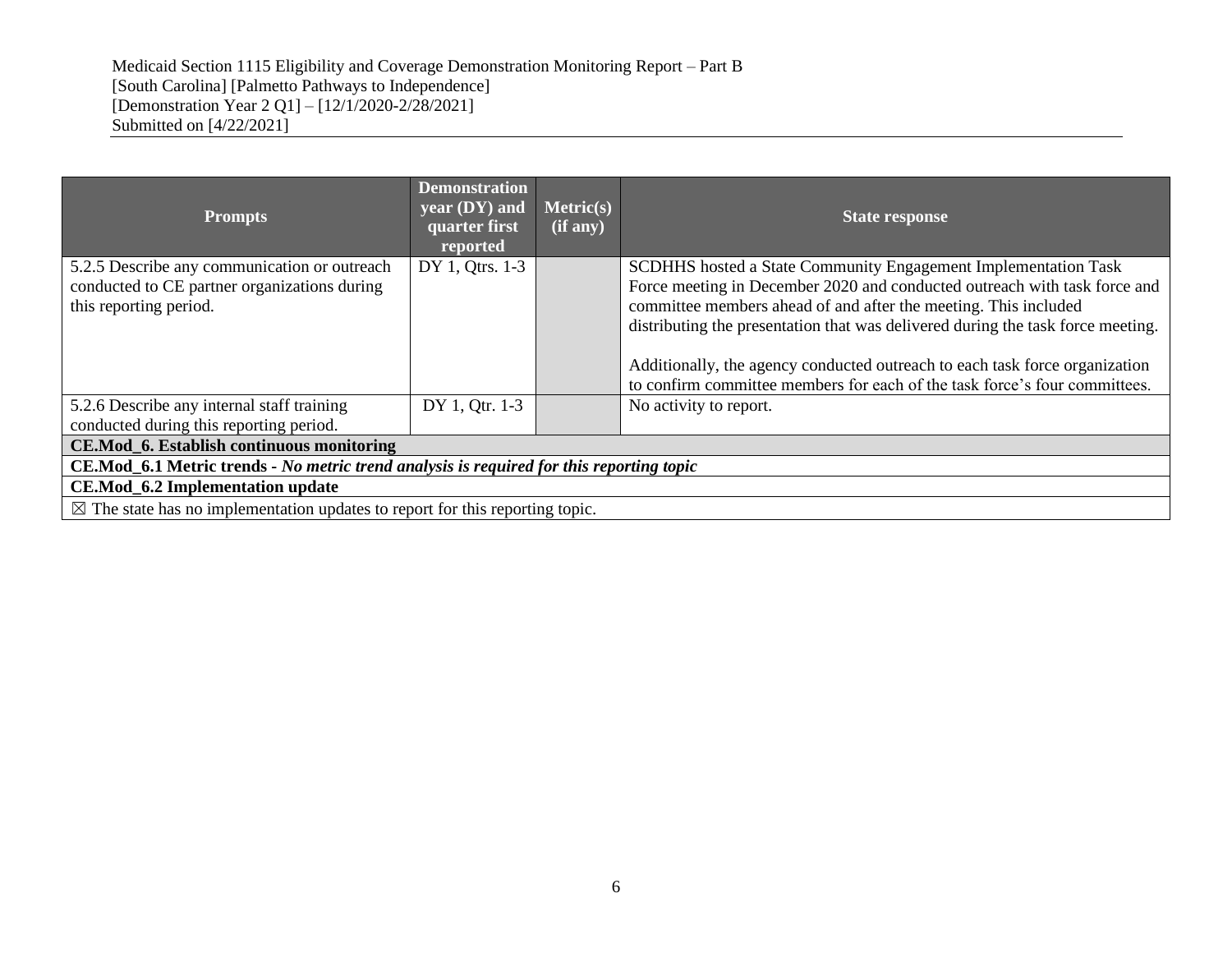| <b>Prompts</b>                                                                                                                                                                                                                                                                                                                                                                                                                                                                                                                                                                                           | <b>Demonstration</b><br>year $(DY)$ and<br>quarter first<br>reported | Metric(s)<br>(if any) | <b>State response</b>                                                                                                                                                                                                                                                                                                                                                                                                         |
|----------------------------------------------------------------------------------------------------------------------------------------------------------------------------------------------------------------------------------------------------------------------------------------------------------------------------------------------------------------------------------------------------------------------------------------------------------------------------------------------------------------------------------------------------------------------------------------------------------|----------------------------------------------------------------------|-----------------------|-------------------------------------------------------------------------------------------------------------------------------------------------------------------------------------------------------------------------------------------------------------------------------------------------------------------------------------------------------------------------------------------------------------------------------|
| CE.Mod_7. Develop, modify, and maintain systems                                                                                                                                                                                                                                                                                                                                                                                                                                                                                                                                                          |                                                                      |                       |                                                                                                                                                                                                                                                                                                                                                                                                                               |
| CE.Mod_7.1 Metric trends - No metric trend analysis is required for this reporting topic                                                                                                                                                                                                                                                                                                                                                                                                                                                                                                                 |                                                                      |                       |                                                                                                                                                                                                                                                                                                                                                                                                                               |
| <b>CE.Mod_7.2 Implementation update</b>                                                                                                                                                                                                                                                                                                                                                                                                                                                                                                                                                                  |                                                                      |                       |                                                                                                                                                                                                                                                                                                                                                                                                                               |
| 7.2.1 Describe if the state has developed or<br>enhanced its systems capabilities as described<br>in the implementation plan for:<br>Eligibility and enrollment system<br>a)<br>CE reporting for beneficiaries<br>b)<br>CE reporting for other CE entities<br>c)<br>Integration of data from other public<br>d)<br>programs, such as SNAP and TANF<br>Suspension of benefits and payments and/or<br>e)<br>termination of eligibility<br>Benefit reactivation and/or reenrollment<br>f)<br>once community engagement requirements<br>are met<br>g) Other significant systems changes and<br>modifications | DY 1, Qtrs. 1-3                                                      |                       | Business requirements documents were finalized and approved, which<br>include additional eligibility questions for intake, additional requirements for<br>access and integration with electronic data sources, and electronic notice and<br>reporting capabilities for members and applicants. Staff continued working<br>with the system integrator, IBM, on technical documentation and planning<br>for the needed changes. |
| 7.2.2 Describe any additional systems<br>modifications that the state is planning to<br>implement.                                                                                                                                                                                                                                                                                                                                                                                                                                                                                                       | DY 1, Qtrs. 1-3                                                      |                       | None.                                                                                                                                                                                                                                                                                                                                                                                                                         |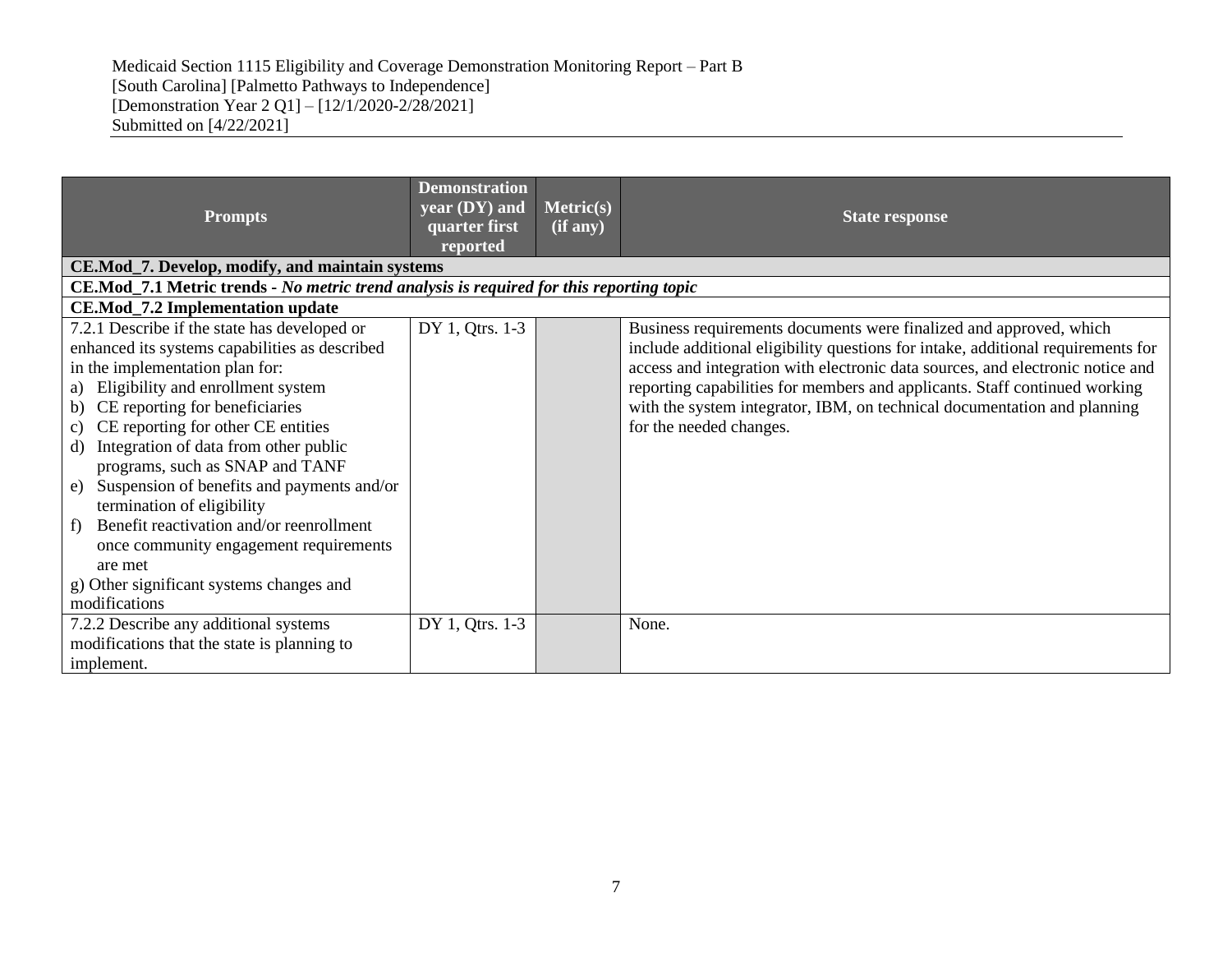## **4. Narrative information on implementation for any eligibility and coverage demonstration**

| <b>Prompts</b>                                                                                                                                                                                                                                                                                                                                                                                                                                                                                                                                                                                                                  | <b>Demonstration</b><br>$year (DY)$ and<br>quarter first<br>reported | <b>Metric(s)</b><br>$(i\overline{f}$ any) | <b>State response</b>                                                                                                                                                                                                                                                                                                                                                                                                                                                                                                                                                                                                                                                                                                                                                                                                                                                                                                                                                                                                                                                                                                                                                                                                                                                                                                                                                 |  |  |  |  |  |  |
|---------------------------------------------------------------------------------------------------------------------------------------------------------------------------------------------------------------------------------------------------------------------------------------------------------------------------------------------------------------------------------------------------------------------------------------------------------------------------------------------------------------------------------------------------------------------------------------------------------------------------------|----------------------------------------------------------------------|-------------------------------------------|-----------------------------------------------------------------------------------------------------------------------------------------------------------------------------------------------------------------------------------------------------------------------------------------------------------------------------------------------------------------------------------------------------------------------------------------------------------------------------------------------------------------------------------------------------------------------------------------------------------------------------------------------------------------------------------------------------------------------------------------------------------------------------------------------------------------------------------------------------------------------------------------------------------------------------------------------------------------------------------------------------------------------------------------------------------------------------------------------------------------------------------------------------------------------------------------------------------------------------------------------------------------------------------------------------------------------------------------------------------------------|--|--|--|--|--|--|
| AD.Mod_1. Metrics and operations for demonstrations with any eligibility and coverage policies (report for all beneficiaries in the<br>demonstration)                                                                                                                                                                                                                                                                                                                                                                                                                                                                           |                                                                      |                                           |                                                                                                                                                                                                                                                                                                                                                                                                                                                                                                                                                                                                                                                                                                                                                                                                                                                                                                                                                                                                                                                                                                                                                                                                                                                                                                                                                                       |  |  |  |  |  |  |
| AD.Mod_1.1. Metric trends                                                                                                                                                                                                                                                                                                                                                                                                                                                                                                                                                                                                       |                                                                      |                                           |                                                                                                                                                                                                                                                                                                                                                                                                                                                                                                                                                                                                                                                                                                                                                                                                                                                                                                                                                                                                                                                                                                                                                                                                                                                                                                                                                                       |  |  |  |  |  |  |
| $\boxtimes$ The state has no metrics trends to report for this reporting topic.                                                                                                                                                                                                                                                                                                                                                                                                                                                                                                                                                 |                                                                      |                                           |                                                                                                                                                                                                                                                                                                                                                                                                                                                                                                                                                                                                                                                                                                                                                                                                                                                                                                                                                                                                                                                                                                                                                                                                                                                                                                                                                                       |  |  |  |  |  |  |
| AD.Mod_1.2. Implementation update                                                                                                                                                                                                                                                                                                                                                                                                                                                                                                                                                                                               |                                                                      |                                           |                                                                                                                                                                                                                                                                                                                                                                                                                                                                                                                                                                                                                                                                                                                                                                                                                                                                                                                                                                                                                                                                                                                                                                                                                                                                                                                                                                       |  |  |  |  |  |  |
| 1.2.1 Highlight significant<br>demonstration operations or<br>policy considerations that<br>could positively or negatively<br>impact beneficiary enrollment,<br>compliance with requirements,<br>access to services, timely<br>provision of services, budget<br>neutrality, or any other<br>provision that has potential for<br>beneficiary impacts. Also note<br>any activity that may<br>accelerate or create delays or<br>impediments in achieving the<br>demonstration's approved<br>goals or objectives, if not<br>already reported elsewhere in<br>this document. See report<br>template instructions for more<br>detail. | DY 1, Qtrs. 1-3                                                      |                                           | The FFCRA, which was signed into law on March 18, 2020, includes language that<br>the agency believes would impact the implementation of the Healthy Connections<br>Community Engagement Initiative. The provisions in the FFCRA, which the<br>legislation orders to remain in place until the end of the current declared public<br>health emergency related to COVID-19, prevent the implementation of the Healthy<br>Connections Community Engagement Initiative. As a result of these provisions,<br>SCDHHS' ability to implement this initiative may be delayed.<br>Additionally, the agency received two letters from CMS on Feb. 12, 2021, advising<br>the agency that CMS was "commencing a process of determining whether to<br>withdraw the authorities approved." Rescinding the waivers CMS approved in<br>December 2019 would also prevent SCDHHS from achieving its goal to promote<br>better health outcomes and financial independence by providing access to resources<br>to the most vulnerable South Carolinians while incentivizing able-bodied South<br>Carolinians to achieve self-sustainability through this initiative.<br>Note: SCDHHS responded to the Feb. 12 letters it received from CMS within the 30<br>days requested in both letters; however, the response date falls outside of the<br>reporting period specified in this report. |  |  |  |  |  |  |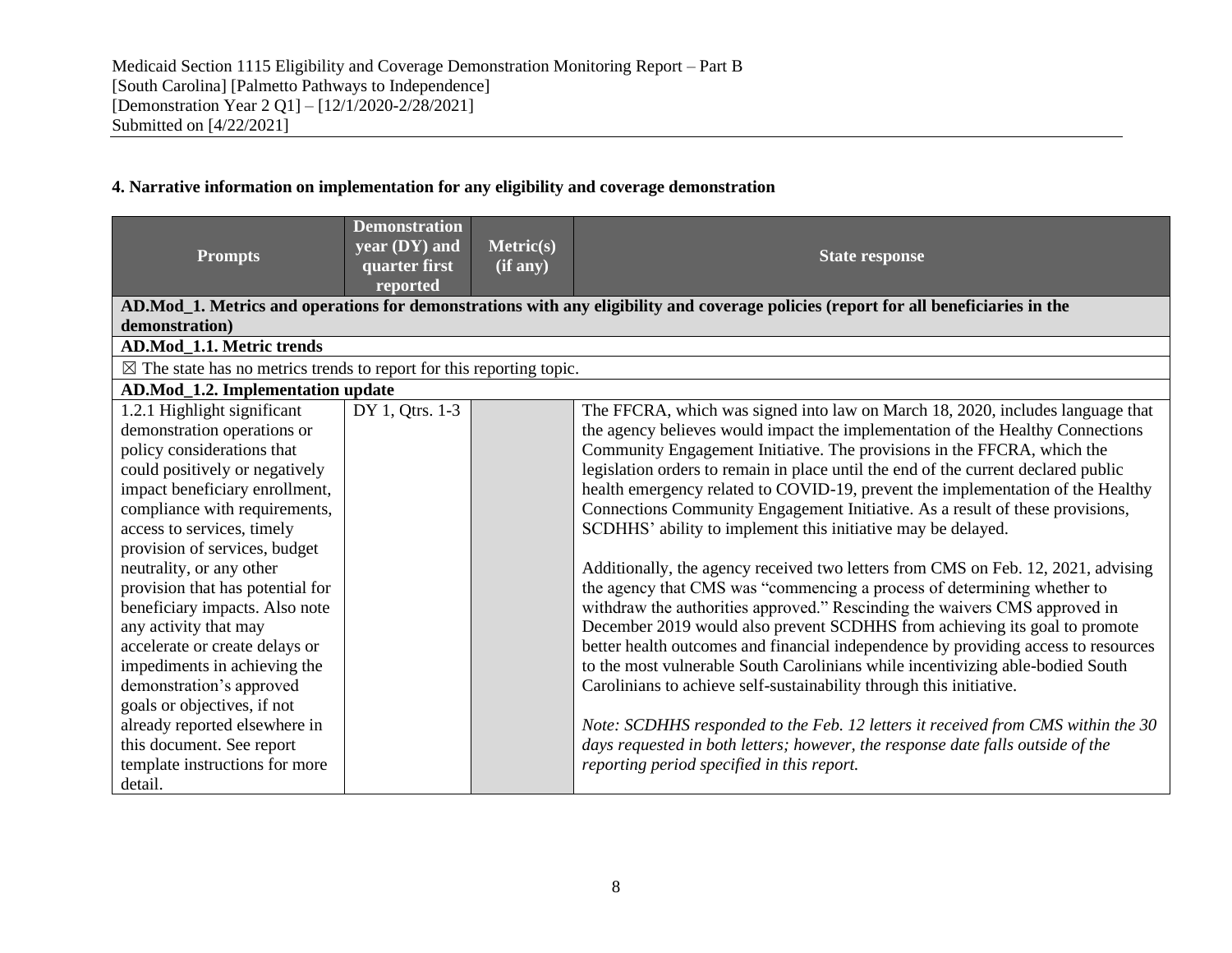# **5. Narrative information on other reporting topics**

| <b>Prompts</b>                                                                                                                                                                                                                                                                              | <b>Measurement</b><br>period first<br>reported<br>$(MM/YYYY -$<br>MM//YYYY) | Metric(s)<br>(if any) | <b>State response</b>                                                                                                                                                       |
|---------------------------------------------------------------------------------------------------------------------------------------------------------------------------------------------------------------------------------------------------------------------------------------------|-----------------------------------------------------------------------------|-----------------------|-----------------------------------------------------------------------------------------------------------------------------------------------------------------------------|
| 1. Financial/budget neutrality                                                                                                                                                                                                                                                              |                                                                             |                       |                                                                                                                                                                             |
| 1.1 Current status and analysis                                                                                                                                                                                                                                                             |                                                                             |                       |                                                                                                                                                                             |
| $\boxtimes$ The state has no metrics trends to report for this reporting topic.                                                                                                                                                                                                             |                                                                             |                       |                                                                                                                                                                             |
| 1.2 Implementation update                                                                                                                                                                                                                                                                   |                                                                             |                       |                                                                                                                                                                             |
| $\boxtimes$ The state has no implementation updates to report for this reporting topic.                                                                                                                                                                                                     |                                                                             |                       |                                                                                                                                                                             |
| 2. Demonstration evaluation update                                                                                                                                                                                                                                                          |                                                                             |                       |                                                                                                                                                                             |
| 2.1 Narrative information                                                                                                                                                                                                                                                                   |                                                                             |                       |                                                                                                                                                                             |
| 2.1.1 Provide updates on CE<br>evaluation work and timeline.<br>The appropriate content will<br>depend on when this report is<br>due to CMS and the timing for<br>the demonstration. See report                                                                                             | $12/2019-$<br>8/2020                                                        |                       | SCDHHS submitted a draft evaluation plan on Dec. 31, 2020. SCDHHS is awaiting<br>CMS feedback on that plan before finalizing and implementing the associated<br>activities. |
| template instructions for more<br>details.                                                                                                                                                                                                                                                  |                                                                             |                       |                                                                                                                                                                             |
| 2.1.2 Provide status updates on<br>deliverables related to the<br>demonstration evaluation and<br>indicate whether the expected<br>timelines are being met and/or<br>if there are any real or<br>anticipated barriers in<br>achieving the goals and<br>timeframes agreed to in the<br>STCs. | $12/2019-$<br>8/2020                                                        |                       | SCDHHS submitted a draft evaluation plan on Dec. 31, 2020. SCDHHS is awaiting<br>CMS feedback on that plan before finalizing and implementing the associated<br>activities. |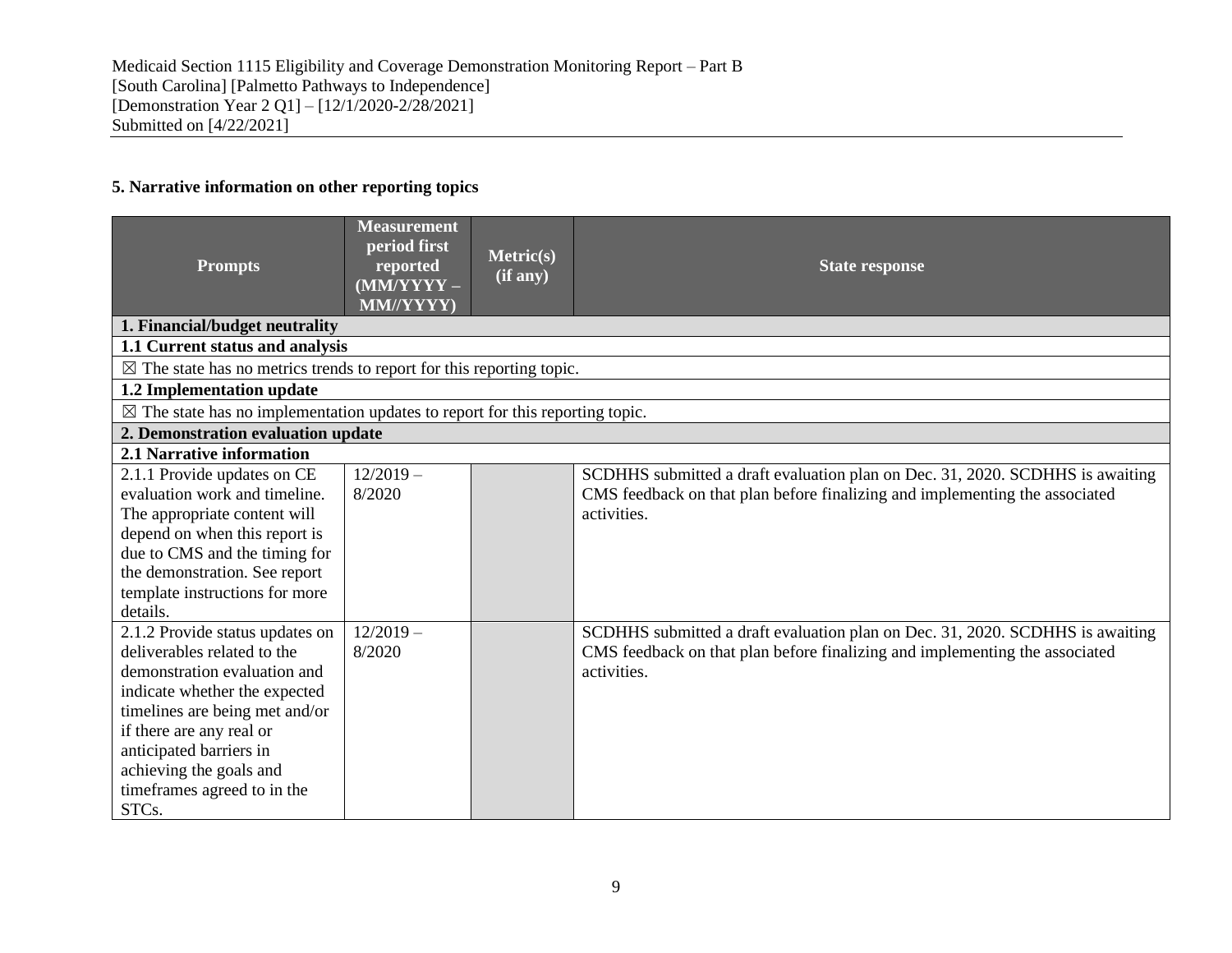| <b>Prompts</b>                                               | <b>Measurement</b><br>period first<br>reported<br>(MM/YYYY-<br>MM//YYYY) | Metric(s)<br>(if any) | <b>State response</b>                                                                    |
|--------------------------------------------------------------|--------------------------------------------------------------------------|-----------------------|------------------------------------------------------------------------------------------|
| 2.1.3 List anticipated<br>evaluation-related deliverables    | $12/2019-$<br>8/2020                                                     |                       | SCDHHS will submit a revised evaluation plan sixty days after receipt of CMS             |
| related to this demonstration                                |                                                                          |                       | comments on the submitted evaluation plans.                                              |
| and their due dates.                                         |                                                                          |                       |                                                                                          |
| 3. Other demonstration reporting                             |                                                                          |                       |                                                                                          |
| 3.1 General reporting requirements                           |                                                                          |                       |                                                                                          |
| 3.1.1 Describe whether the                                   | $12/2019-$                                                               |                       | SCDHHS does not foresee any future changes needed. An implementation plan                |
| state foresees the need to make                              | 8/2020                                                                   |                       | draft was submitted in demonstration year 1, quarter 1 (March 2020). Upon                |
| future changes to the STCs,<br>implementation plan, or       |                                                                          |                       | receiving feedback from CMS, SCDHHS may choose to make changes to the<br>implementation. |
| monitoring protocol, based on                                |                                                                          |                       |                                                                                          |
| expected or upcoming                                         |                                                                          |                       |                                                                                          |
| implementation changes.                                      |                                                                          |                       |                                                                                          |
| 3.1.2 Compared to the details                                | $12/2019 -$                                                              |                       | For DY 2, there are no requests for changing the schedule of the monitoring<br>a)        |
| outlined in the STCs and the                                 | 8/2020                                                                   |                       | reports. SCDHHS is awaiting a revised monitoring template from CMS                       |
| monitoring protocol, describe                                |                                                                          |                       | with metrics specific to our demonstration.                                              |
| whether the state has formally                               |                                                                          |                       | There are no requested changes to the content or completeness of this report<br>b)       |
| requested any changes or                                     |                                                                          |                       | or future reports.                                                                       |
| whether the state expects to<br>formally request any changes |                                                                          |                       |                                                                                          |
| to:                                                          |                                                                          |                       |                                                                                          |
| The schedule for<br>a)                                       |                                                                          |                       |                                                                                          |
| completing and submitting                                    |                                                                          |                       |                                                                                          |
| monitoring reports                                           |                                                                          |                       |                                                                                          |
| The content or<br>b)                                         |                                                                          |                       |                                                                                          |
| completeness of submitted                                    |                                                                          |                       |                                                                                          |
| reports and or future                                        |                                                                          |                       |                                                                                          |
| reports                                                      |                                                                          |                       |                                                                                          |